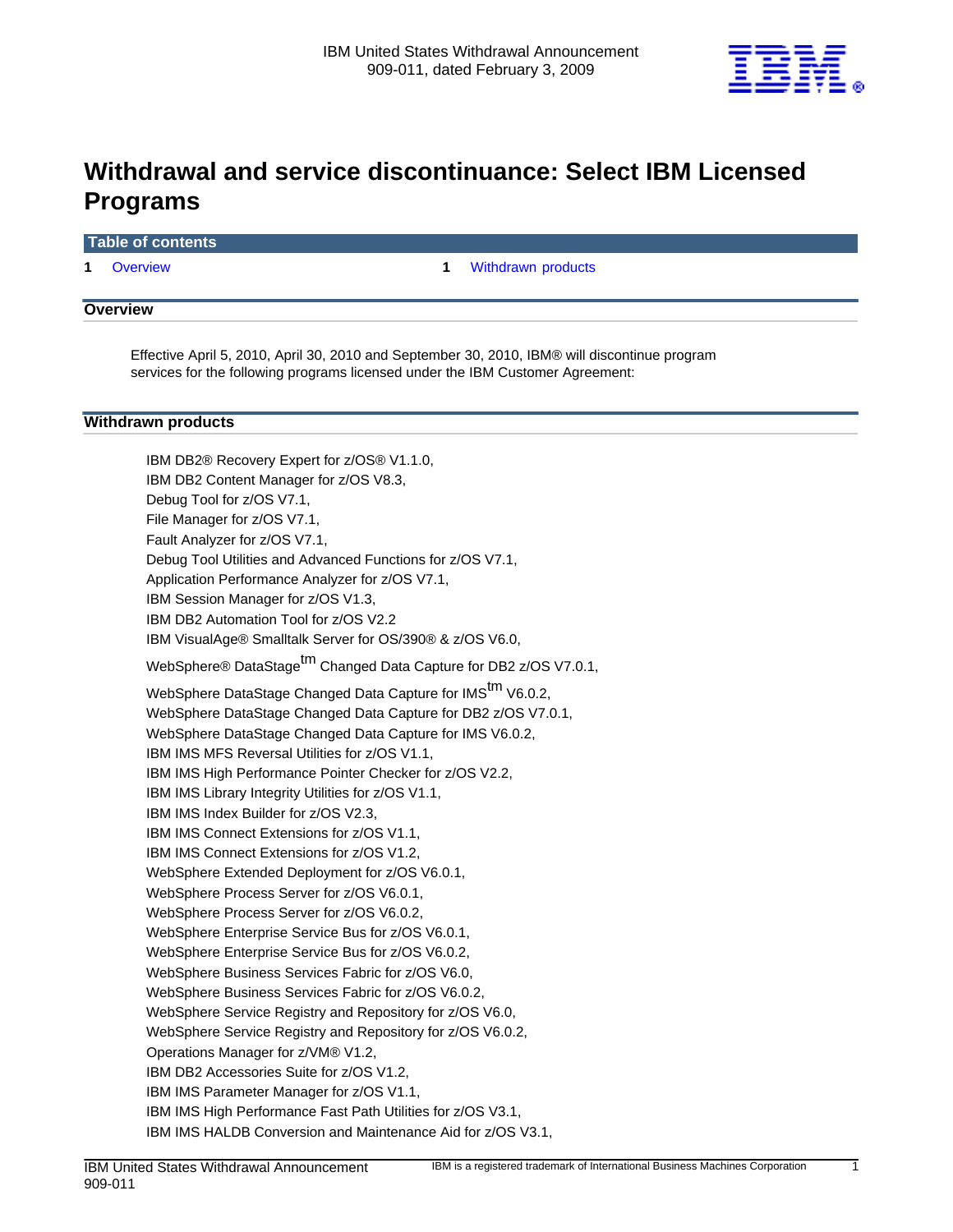CICS® Transaction Gateway for z/OS V6.0, WebSphere Application Server for z/OS V6.0.1, Host Management Facilities/VM V1.1,

AFP<sup>tm</sup> API for z/OS V1.1, XML Extender V1.1, IBM Lotus® Domino® Server for z/OS V6.5,

MQSeries® for VSE/ESA<sup>tm</sup> V2.1.2,

 $z$ /VSE $^{tm}$  V4.1.2. z/VSE Central Functions V8.1, TCP/IP for VSE/ESA V1.5,

VisualAge Generator Server for MVS<sup>tm</sup>, VM, and VSE V1.2, WebSphere DataStage Changed Data Capture for IMS S&S V1.1, WebSphere DataStage Changed Data Capture for DB2 z/OS S&S V1.1., WebSphere DataStage Changed Data Capture for IMS S&S V1.1, WebSphere DataStage Changed Data Capture for DB2 z/OS S&S V1.1, IBM IMS MFS Reversal Utilities for z/OS S&S V1.1

## **IPLA products: Versions to be withdrawn**

**Note:** The versions listed below are the **last** release in the version for the specified products.

Versions to be withdrawn from service April 30, 2010:

| Product Name                                             | Version        | Release        | Product<br>Number |
|----------------------------------------------------------|----------------|----------------|-------------------|
| IBM DB2 Recovery Expert<br>for $z/0S$                    | $\mathbf{1}$   | 1.0            | 5697-H74          |
| File Manager for z/OS                                    | $\overline{7}$ | $\mathbf{1}$   | 5655-R47          |
| Fault Analyzer for z/OS                                  | $\overline{7}$ | $\mathbf{1}$   | $5655 - R46$      |
| Debug Tool Utilities and<br>Advanced Functions for z/OS  | $\overline{7}$ | $\mathbf{1}$   | $5655 - R45$      |
| Application Performance<br>Analyzer for z/OS             | $\overline{7}$ | $\mathbf{1}$   | $5697 - N53$      |
| IBM Session Manager for z/OS                             | $\mathbf{1}$   | 3              | 5655-K01          |
| IBM DB2 Automation Tool<br>for $z/$ 0S                   | $\overline{2}$ | $\overline{2}$ | 5697-180          |
| WebSphere DataStage Changed<br>Data Capture for DB2 z/OS | $\overline{7}$ | 0.1            | $5654 - A32$      |
| WebSphere DataStage Changed<br>Data Capture for IMS      | 6              | 0.2            | 5654-A34          |
| WebSphere DataStage Changed<br>Data Capture for DB2 z/OS | $\overline{7}$ | 0.1            | 5655-R68          |
| WebSphere DataStage Changed<br>Data Capture for IMS      | 6              | 0.2            | 5655-R70          |
| IBM IMS MFS Reversal Utilities<br>for $z/0S$             | $\mathbf{1}$   | $\mathbf{1}$   | $5655 - F45$      |
| IBM IMS High Performance<br>Pointer<br>Checker for z/0S  | $\overline{2}$ | $\overline{2}$ | 5655-K53          |
| IBM IMS Library Integrity<br>Utilities for z/OS          | $\mathbf{1}$   | $\mathbf{1}$   | $5655 - 142$      |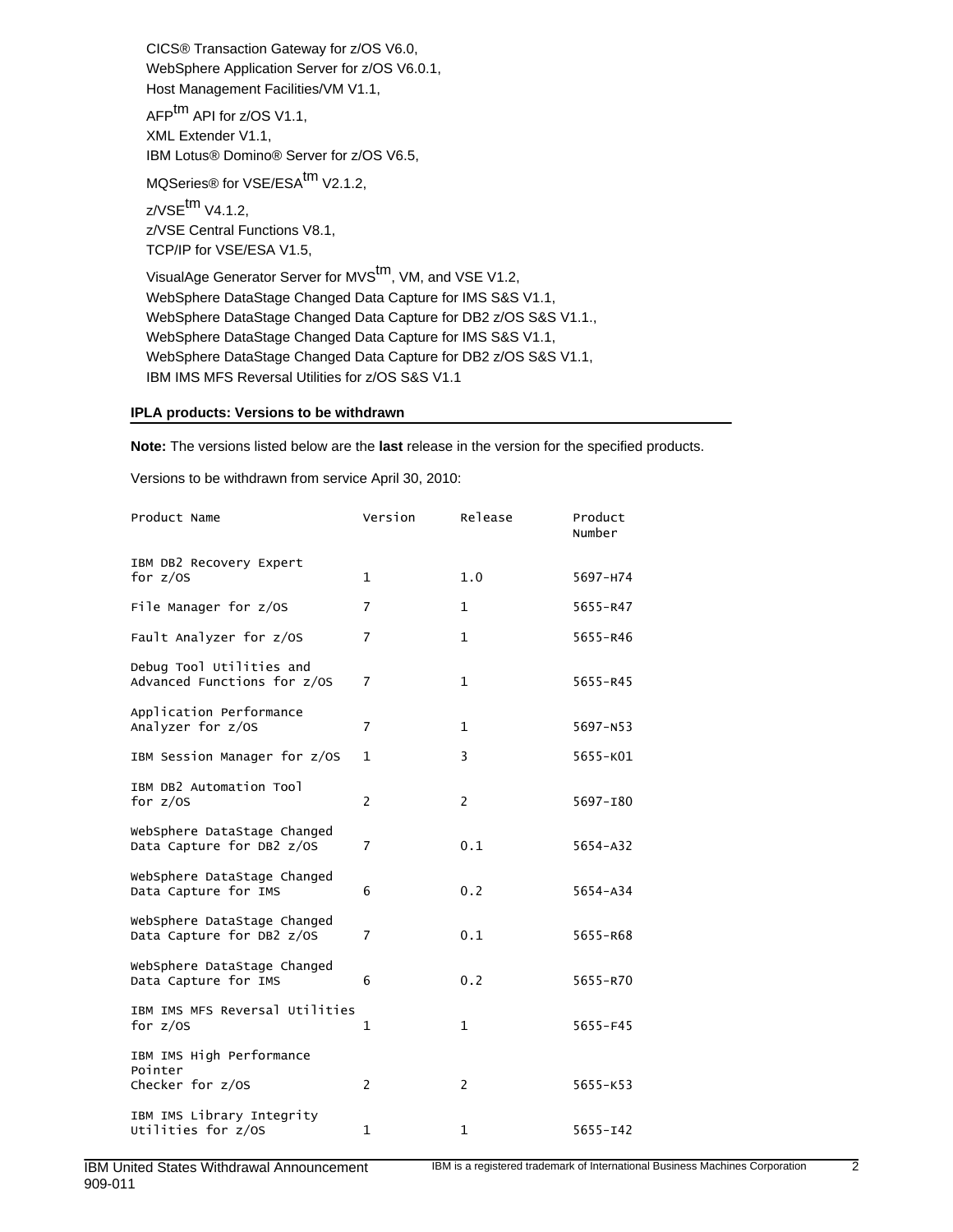| IBM IMS Index Builder<br>for $z/0S$      |   | 3             | $5655 - E24$ |
|------------------------------------------|---|---------------|--------------|
| IBM IMS Connect Extensions<br>for $z/0S$ | 1 | 1             | $5655 - K48$ |
| IBM IMS Connect Extensions<br>for $z/0S$ | 1 | $\mathcal{P}$ | $5655 - K48$ |

Versions to be withdrawn from service September 30, 2010:

| Product Name                                | Version | Release | Product<br>Number |
|---------------------------------------------|---------|---------|-------------------|
| WebSphere Extended Deployment<br>for $z/0S$ |         | 0.1     | $5655 - P28$      |

# **IPLA products: Releases to be withdrawn**

Releases to be withdrawn from service April 30, 2010:

| Product Name                                             | Version      | Release        | Product<br>Number |
|----------------------------------------------------------|--------------|----------------|-------------------|
| Operations Manager for z/VM                              | $\mathbf{1}$ | 2              | 5697-J10          |
| IBM DB2 Accessories Suite<br>for $z/$ <sub>OS</sub>      | 1            | $\overline{2}$ | 5655-R14          |
| IBM IMS Parameter Manager<br>for $z/$ <sub>OS</sub>      | 1            | 1              | $5655 - L69$      |
| IBM IMS High Performance Fast<br>Path Utilities for z/OS | 3            | 1              | 5655-R05          |
| IBM IMS HALDB Conversion and<br>Maintenance Aid for z/OS | 3            | 1              | $5655 - N46$      |
| Release to be withdrawn from service September 30, 2010: |              |                |                   |
| Product Name                                             | Version      | Release        | Product<br>Number |
| IBM DB2 Content Manager for<br>z/0S                      | 8            | 3              | 5697-H60          |
| WebSphere Process Server<br>for $z/0S$                   | 6            | 0.1            | 5655-N53          |
| WebSphere Process Server<br>for $z/$ <sub>OS</sub>       | 6            | 0.2            | $5655 - N53$      |
| WebSphere Enterprise Service<br>Bus for z/OS             | 6            | 0.1            | $5655 - R15$      |
| WebSphere Enterprise Service<br>Bus for z/OS             | 6            | 0.2            | 5655-R15          |
| WebSphere Business Services<br>Fabric for z/OS           | 6            | 0              | 5655-S30          |
| WebSphere Business Services<br>Fabric for z/OS           | 6            | 0.2            | 5655-S30          |
| WebSphere Service Registry<br>and Repository for z/OS    | 6            | $\mathbf 0$    | 5655-R41          |
| WebSphere Service Registry<br>and Repository for z/OS    | 6            | 0.2            | 5655-R41          |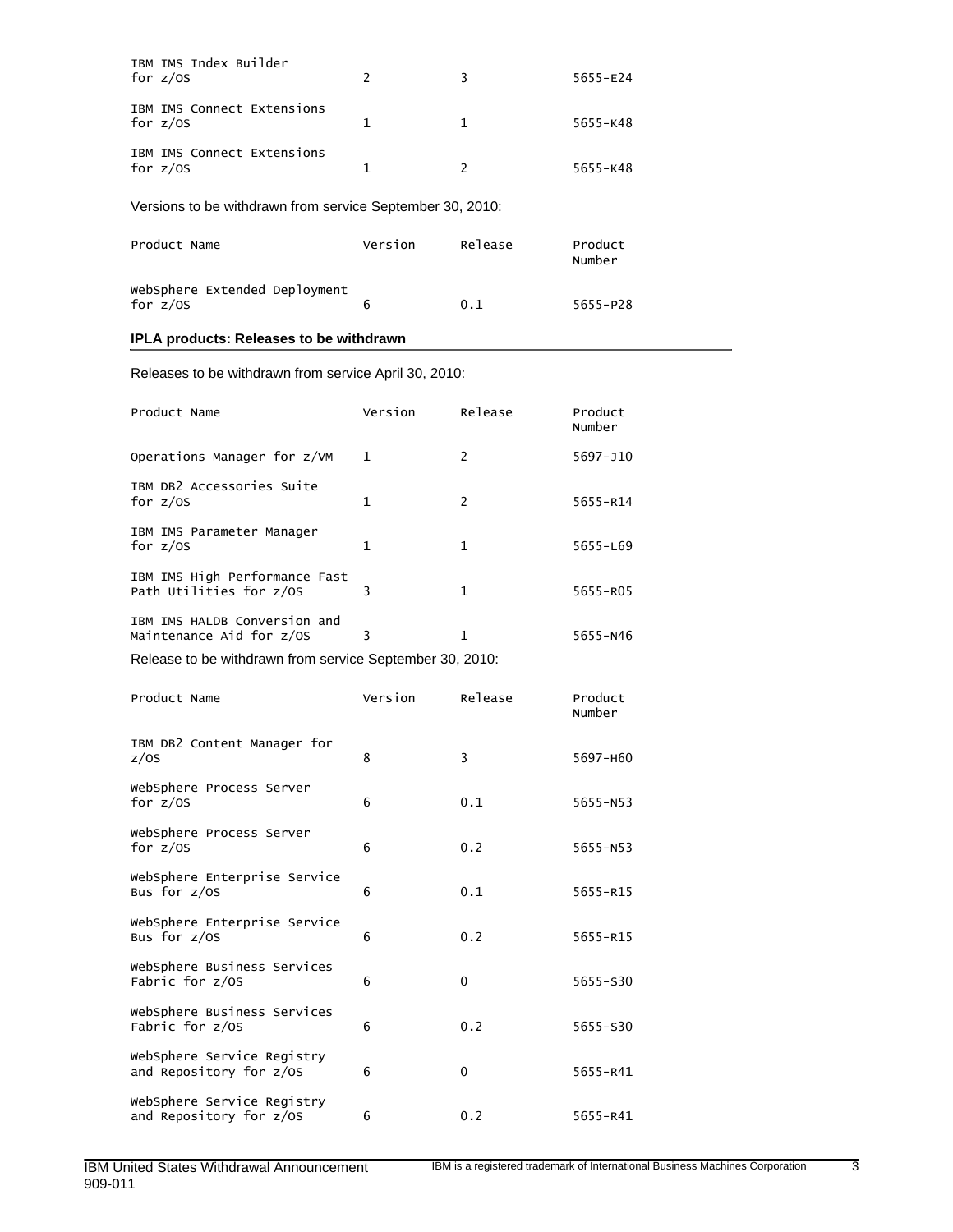| IBM DB2 Content Manager for<br>z/0S        |   |     | 5697-H60 |
|--------------------------------------------|---|-----|----------|
| CICS Transaction Gateway<br>for $z/0S$     | 6 |     | 5655-M69 |
| WebSphere Application Server<br>for $z/0S$ | 6 | 0.1 | 5655-N01 |

## **ICA products: Versions to be withdrawn**

**Note:** The versions listed below are the **last** release in the version for the specified products.

Versions to be withdrawn from service April 5, 2010:

| Product Name                                             | Version        | Release      | Product<br>Number |  |
|----------------------------------------------------------|----------------|--------------|-------------------|--|
| Host Management Facilities/VM                            | 1              | $\mathbf{1}$ | 5684-157          |  |
| AFP API for z/OS                                         | $\mathbf{1}$   | $\mathbf{1}$ | 5799-GXN          |  |
| XML Extender                                             | $\mathbf{1}$   | $\mathbf{1}$ | $5655 - 166$      |  |
| Version to be withdrawn from service April 30, 2010:     |                |              |                   |  |
| Product Name                                             | Version        | Release      | Product<br>Number |  |
| Debug Tool for z/OS                                      | $\overline{7}$ | $\mathbf{1}$ | $5655 - R44$      |  |
| IBM Lotus Domino Server<br>for $z/0S$                    | 6              | 5            | $5655 - K36$      |  |
| IBM VisualAge Smalltalk<br>Server for $OS/390$ & $z/OS$  | 6              | $\mathbf{0}$ | $5655 - 104$      |  |
| Version to be withdrawn from service September 30, 2010: |                |              |                   |  |
| Product Name                                             | Version        | Release      | Product<br>Number |  |
| MQSeries for VSE/ESA                                     | $\overline{2}$ | 1.2          | 5686-A06          |  |

## **ICA products: Releases to be withdrawn**

Releases to be withdrawn from service April 30, 2010:

| Product Name            | Version | Release | Product<br>Number |
|-------------------------|---------|---------|-------------------|
| z/VSE                   | 4       | 1.2     | $5609 - ZV4$      |
| z/VSE Central Functions | 8       | 1       | 5686-CF8          |
| TCP/IP for VSE/ESA      |         |         | 5686-A04          |

## **ICA products: Features to be withdrawn**

Features to be withdrawn from service April 30, 2010:

| Product Name                                       | Version | Release | Product<br>Number |
|----------------------------------------------------|---------|---------|-------------------|
| VisualAge Generator Server<br>for MVS, VM, and VSE |         |         | 5648-B02          |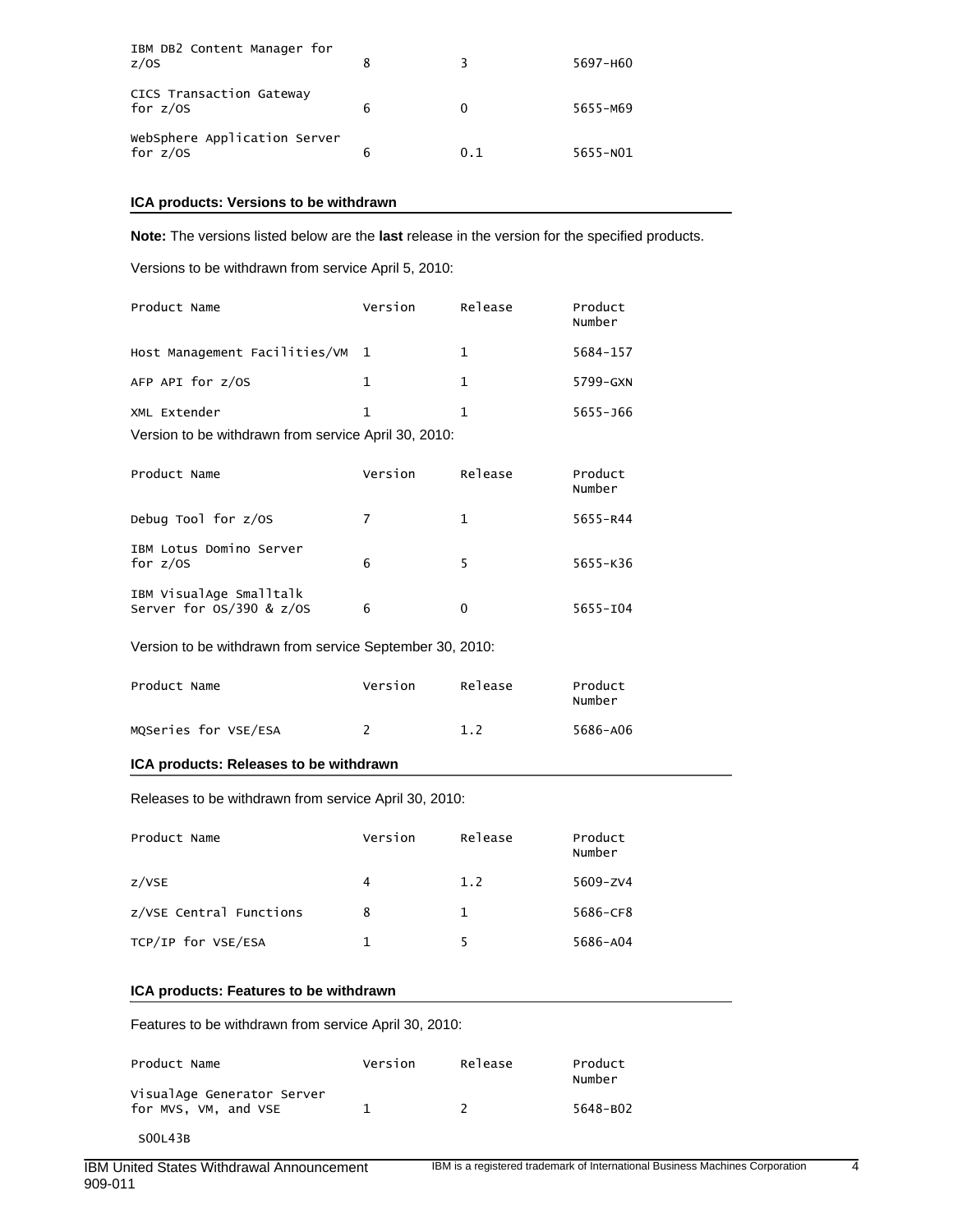VisualAge Generator Server for VSE V1.2 Feature Codes 6628/S00L1NX/VAGen Server VSE V1.2, DES, 3480 Uncomp 6625/S00L0F2/VaGen Server VSE V1.2, DEU, 3480 Uncomp 6631/S00KXF7/VaGen Server VSE V1.2, ENP SBCS, 3480 Uncomp 6637/S00L199/VaGen Server VSE V1.2, ENU, 3480 Uncomp 6641/S00KWGZ/VaGen Server VSE V1.2, ESP, 3480 Uncomp 6649/S00PL4V/VaGen Server VSE V1.2, PTB, 3480 Uncomp 6634/S00L0G4/VAGen Server VSE, CHS, 3480 Uncomp 6622/S00KX28/VaGen Server VSE, JPN, 3480 Uncomp 6645/S00KZ6P/VaGen Server VSE, KOR, 3480 Uncomp

Note that some features of VisualAge Generator Server for MVS, VM, and VSE (specifically, the VM and MVS features) have previously been withdrawn. This announcement withdraws the VSE supply feature and all remaining billing features.

#### **IAASM products: Versions to be withdrawn**

**Note:** The versions listed below are the **last** release in the version for the specified products.

Versions to be withdrawn from service April 30, 2010:

| Product Name                                                   | Version      | Release      | Product<br>Number |
|----------------------------------------------------------------|--------------|--------------|-------------------|
| WebSphere DataStage Changed<br>Data Capture for IMS S&S        | 1            | $\mathbf{1}$ | 5655-R71          |
| WebSphere DataStage Changed<br>Data Capture for DB2 z/OS S&S 1 |              | 1            | $5654 - A33$      |
| WebSphere DataStage Changed<br>Data Capture for IMS S&S        | $\mathbf{1}$ | 1            | $5654 - A35$      |
| WebSphere DataStage Changed<br>Data Capture for DB2 z/OS S&S 1 |              | 1            | 5655-R69          |
| IBM IMS MFS Reversal Utilities<br>for $z/0S$ S&S               |              | 1            | 5655-F44          |

#### **Replacement product information**

5697-H74, IBM DB2 Recovery Expert for z/OS V1.1.0, is replaced by 5697-N92, IBM DB2 Recovery Expert for z/OS V2.1.0, announced in Software Announcement [907-169](http://www.ibm.com/common/ssi/cgi-bin/ssialias?infotype=an&subtype=ca&appname=gpateam&supplier=897&letternum=ENUS907-169), dated September 11, 2007

5648-B02, VisualAge Generator Server for MVS, VM, and VSE V1.2, S00L43B VisualAge Generator Server for VSE V1.2 Feature Codes 6628/S00L1NX/VAGen Server VSE V1.2, DES, 3480 Uncomp 6625/S00L0F2/VaGen Server VSE V1.2, DEU, 3480 Uncomp 6631/S00KXF7/ VaGen Server VSE V1.2, ENP SBCS, 3480 Uncomp 6637/S00L199/VaGen Server VSE V1.2, ENU, 3480 Uncomp 6641/S00KWGZ/VaGen Server VSE V1.2, ESP, 3480 Uncomp 6649/ S00PL4V/VaGen Server VSE V1.2, PTB, 3480 Uncomp 6634/S00L0G4/VAGen Server VSE, CHS, 3480 Uncomp 6622/S00KX28/VaGen Server VSE, JPN, 3480 Uncomp 6645/S00KZ6P/ VaGen Server VSE, KOR, 3480 Uncomp are replaced by 5648-F66, IBM Rational® COBOL Runtime for z/VSE V7.5 announced in Software Announcement . For replacement program information for the MVS and VM features, refer to Software Announcement [908-114](http://www.ibm.com/common/ssi/cgi-bin/ssialias?infotype=an&subtype=ca&appname=gpateam&supplier=897&letternum=ENUS908-114), dated June 03, 2008

5655-R41, WebSphere Service Registry and Repository for z/OS V6.0 is replaced by 5655- R41, WebSphere Service Registry and Repository for z/OS V6.2, announced in Software Announcement [208-194](http://www.ibm.com/common/ssi/cgi-bin/ssialias?infotype=an&subtype=ca&appname=gpateam&supplier=897&letternum=ENUS208-194), dated July 01, 2008

5655-R41, WebSphere Service Registry and Repository for z/OS V6.0.2 is replaced by 5655- R41, WebSphere Service Registry and Repository for z/OS V6.2, announced in Software Announcement [208-194](http://www.ibm.com/common/ssi/cgi-bin/ssialias?infotype=an&subtype=ca&appname=gpateam&supplier=897&letternum=ENUS208-194), dated July 01, 2008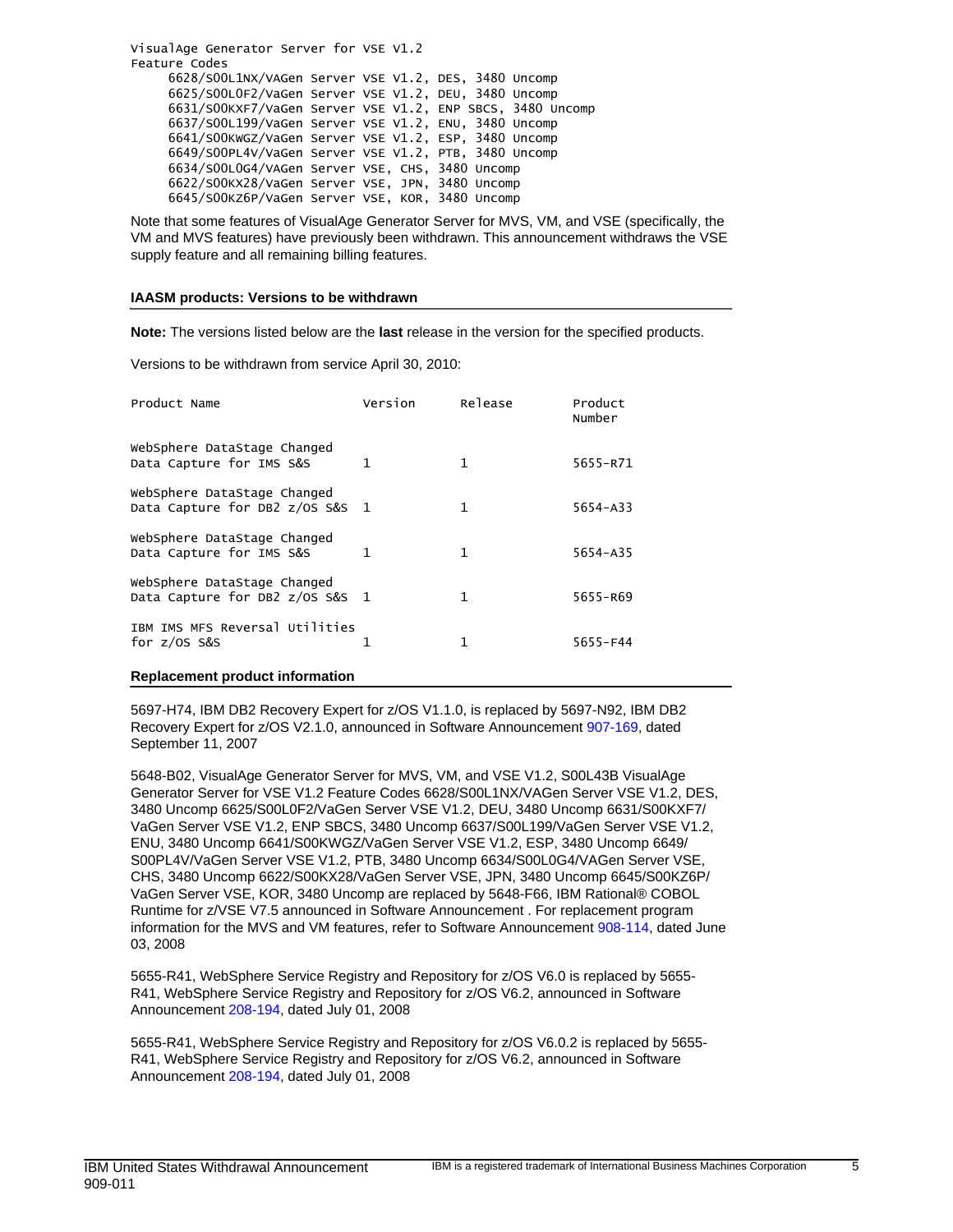5697-H60, IBM DB2 Content Manager for z/OS V8.3 is replaced by 5697-H60, IBM DB2 Content Manager for z/OS V8.4, announced in Software Announcement [208-426,](http://www.ibm.com/common/ssi/cgi-bin/ssialias?infotype=an&subtype=ca&appname=gpateam&supplier=897&letternum=ENUS208-426) dated November 11, 2008

5655-N53, WebSphere Process Server for z/OS V6.0.1 is replaced by 5655-N53, WebSphere Process Server for z/OS V6.2, announced in Software Announcement [208-325,](http://www.ibm.com/common/ssi/cgi-bin/ssialias?infotype=an&subtype=ca&appname=gpateam&supplier=897&letternum=ENUS208-325) dated October 01, 2008

5655-N53, WebSphere Process Server for z/OS V6.0.2 is replaced by 5655-N53, WebSphere Process Server for z/OS V6.2, announced in Software Announcement [208-325,](http://www.ibm.com/common/ssi/cgi-bin/ssialias?infotype=an&subtype=ca&appname=gpateam&supplier=897&letternum=ENUS208-325) dated October 01, 2008

5655-R15, WebSphere Enterprise Service Bus for z/OS V6.0.1 is replaced by 5655-R15, WebSphere Enterprise Service Bus for z/OS V6.2, announced in Software Announcement [208-325](http://www.ibm.com/common/ssi/cgi-bin/ssialias?infotype=an&subtype=ca&appname=gpateam&supplier=897&letternum=ENUS208-325), dated October 01, 2008

5655-R15, WebSphere Enterprise Service Bus for z/OS V6.0.2 is replaced by 5655-R15, WebSphere Enterprise Service Bus for z/OS V6.2, announced in Software Announcement [208-325](http://www.ibm.com/common/ssi/cgi-bin/ssialias?infotype=an&subtype=ca&appname=gpateam&supplier=897&letternum=ENUS208-325), dated October 01, 2008

5655-S30, WebSphere Business Services Fabric for z/OS V6.0 is replaced by 5655-S30, WebSphere Business Services Fabric for z/OS V6.2, announced in Software Announcement [208-299](http://www.ibm.com/common/ssi/cgi-bin/ssialias?infotype=an&subtype=ca&appname=gpateam&supplier=897&letternum=ENUS208-299), dated October 01, 2008

5655-S30, WebSphere Business Services Fabric for z/OS V6.0.2 is replaced by 5655-S30, WebSphere Business Services Fabric for z/OS V6.2, announced in Software Announcement [208-299](http://www.ibm.com/common/ssi/cgi-bin/ssialias?infotype=an&subtype=ca&appname=gpateam&supplier=897&letternum=ENUS208-299), dated October 01, 2008

5655-R41, WebSphere Service Registry and Repository for z/OS V6.0 is replaced by 5655- R41, WebSphere Service Registry and Repository for z/OS V6.2, announced in Software Announcement [208-194](http://www.ibm.com/common/ssi/cgi-bin/ssialias?infotype=an&subtype=ca&appname=gpateam&supplier=897&letternum=ENUS208-194), dated July 01, 2008

5655-R41, WebSphere Service Registry and Repository for z/OS V6.0.2 is replaced by 5655- R41, WebSphere Service Registry and Repository for z/OS V6.2, announced in Software Announcement [208-194](http://www.ibm.com/common/ssi/cgi-bin/ssialias?infotype=an&subtype=ca&appname=gpateam&supplier=897&letternum=ENUS208-194), dated July 01, 2008

5686-A06, MQSeries for VSE/ESA V2.1.2 is replaced by 5655-U97, WebSphere MQ for z/VSE V3.0, announced in Software Announcement [208-410](http://www.ibm.com/common/ssi/cgi-bin/ssialias?infotype=an&subtype=ca&appname=gpateam&supplier=897&letternum=ENUS208-410), dated December 02, 2008

5609-ZV4, z/VSE V4.1.2 is replaced by 5609-ZV4, z/VSE V4.2 announced in Software Announcement [208-237](http://www.ibm.com/common/ssi/cgi-bin/ssialias?infotype=an&subtype=ca&appname=gpateam&supplier=897&letternum=ENUS208-237), dated August 05, 2008

5655-K01, IBM Session Manager for z/OS V1.3 is replaced by 5697-N61, IBM Session Manager for z/OS V2.1 announced in Software Announcement [207-200](http://www.ibm.com/common/ssi/cgi-bin/ssialias?infotype=an&subtype=ca&appname=gpateam&supplier=897&letternum=ENUS207-200), dated September 11, 2007

5655-K36, IBM Lotus Domino Server for z/OS V6.5, is replaced by 5655-S73, IBM Lotus Domino Server for z/OS V8.0 announced in Software Announcement [207-186](http://www.ibm.com/common/ssi/cgi-bin/ssialias?infotype=an&subtype=ca&appname=gpateam&supplier=897&letternum=ENUS207-186), dated August 14, 2007

5655-M69, CICS Transaction Gateway for z/OS V6.0, is replaced by 5655-M69, CICS Transaction Gateway for z/OS V6.1 announced in Software Announcement [205-248,](http://www.ibm.com/common/ssi/cgi-bin/ssialias?infotype=an&subtype=ca&appname=gpateam&supplier=897&letternum=ENUS205-248) dated October 04, 2005

5655-R14, IBM DB2 Accessories Suite for z/OS V1.2 is replaced by 5655-R14, IBM DB2 Accessories Suite for z/OS V1.3 announced in Software Announcement [208-129](http://www.ibm.com/common/ssi/cgi-bin/ssialias?infotype=an&subtype=ca&appname=gpateam&supplier=897&letternum=ENUS208-129), dated June 03, 2008

5686-A04, TCP/IP for VSE/ESA (CLC: 9TP) V1.5 is replaced by 5686-A04, TCP/IP for VSE/ESA (CLC: 0TP) V4.2 announced in Software Announcement [208-237,](http://www.ibm.com/common/ssi/cgi-bin/ssialias?infotype=an&subtype=ca&appname=gpateam&supplier=897&letternum=ENUS208-237) dated August 05, 2008

**Note:** The above release of TCP/IP for VSE/ESA V1.5 has two different Component Level Codes (CLCs) and is available within operating systems z/VSE V4.1 (CLC: 9TP) and z/VSE V4.2 (CLC:0TP). With this announcement, only the release with CLC 9TP (which corresponds with z/ VSE V4.1) is discontinuing service.

5686-CF8, z/VSE Central Functions V8.1 is replaced by 5686-CF8, z/VSE Central Functions V8.2 announced in Software Announcement [208-237,](http://www.ibm.com/common/ssi/cgi-bin/ssialias?infotype=an&subtype=ca&appname=gpateam&supplier=897&letternum=ENUS208-237) dated August 05, 2008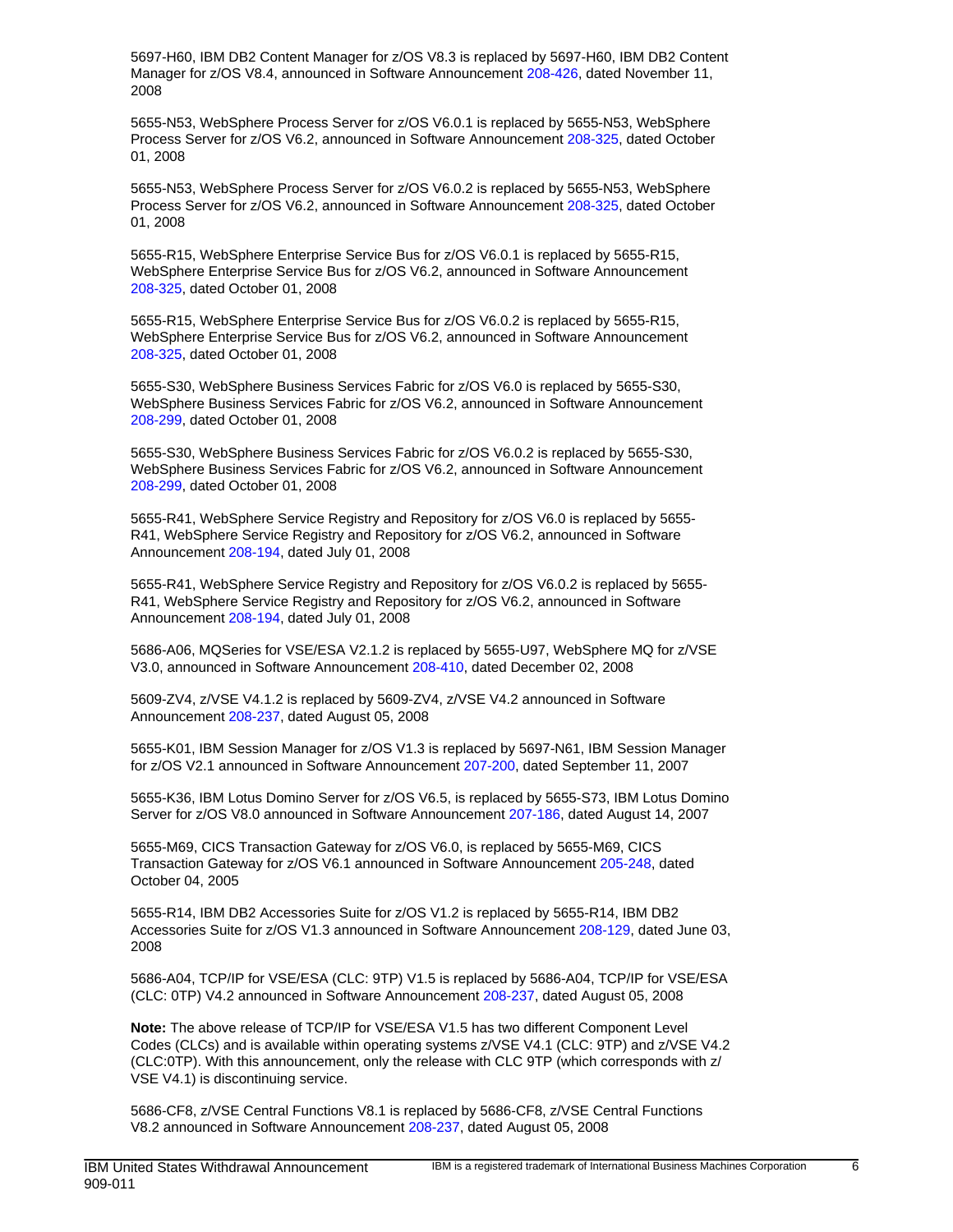5697-I80, IBM DB2 Automation Tool for z/OS V2.2 is replaced by 5655-T59, IBM DB2 Automation Tool for z/OS V3.1 announced in Software Announcement [208-235](http://www.ibm.com/common/ssi/cgi-bin/ssialias?infotype=an&subtype=ca&appname=gpateam&supplier=897&letternum=ENUS208-235), dated September 09, 2008

5697-J10, Operations Manager for z/VM V1.2 is replaced by 5697-J10, Operations Manager for z/VM V1.3 announced in Software Announcement [208-133,](http://www.ibm.com/common/ssi/cgi-bin/ssialias?infotype=an&subtype=ca&appname=gpateam&supplier=897&letternum=ENUS208-133) dated June 10, 2008

Customers who purchased 5655-F44, IBM IMS MFS Reversal Utilities for z/OS Subscription and Support V1.1 and are current with their subscription, are asked to contact their IBM representative for migrating to 5655-U08, IBM IMS Library Integrity Utilities for z/OS V 2.1.0 and its S&S PID announced in Software Announcement [208-235](http://www.ibm.com/common/ssi/cgi-bin/ssialias?infotype=an&subtype=ca&appname=gpateam&supplier=897&letternum=ENUS208-235), dated September 09, 2008

5655-L69, IBM IMS Parameter Manager for z/OS V1.1 is replaced by 5655-L69, IBM IMS Parameter Manager for z/OS V1.2 announced in Software Announcement [208-394,](http://www.ibm.com/common/ssi/cgi-bin/ssialias?infotype=an&subtype=ca&appname=gpateam&supplier=897&letternum=ENUS208-394) dated December 02, 2008

5655-F45, IBM IMS MFS Reversal Utilities for z/OS V1.1 is replaced by 5655-U08, IBM IMS Library Integrity Utilities for z/OS V2.1 announced in Software Announcement [208-235](http://www.ibm.com/common/ssi/cgi-bin/ssialias?infotype=an&subtype=ca&appname=gpateam&supplier=897&letternum=ENUS208-235), dated September 09, 2008

5655-R05, IBM IMS High Performance Fast Path Utilities for z/OS V3.1 is replaced by 5655- R05, IBM IMS High Performance Fast Path Utilities for z/OS V3.2 announced in Software Announcement [207-319](http://www.ibm.com/common/ssi/cgi-bin/ssialias?infotype=an&subtype=ca&appname=gpateam&supplier=897&letternum=ENUS207-319), dated December 04, 2007

5655-K53, IBM IMS High Performance Pointer Checker for z/OS V2.2 is replaced by 5655- U09, IBM IMS High Performance Pointer Checker for z/OS V3.1 announced in Software Announcement [208-235](http://www.ibm.com/common/ssi/cgi-bin/ssialias?infotype=an&subtype=ca&appname=gpateam&supplier=897&letternum=ENUS208-235), dated September 09, 2008

5655-I42, IBM IMS Library Integrity Utilities for z/OS V1.1 is replaced by 5655-U08, IBM IMS Library Integrity Utilities for z/OS V2.1 announced in Software Announcement [208-235](http://www.ibm.com/common/ssi/cgi-bin/ssialias?infotype=an&subtype=ca&appname=gpateam&supplier=897&letternum=ENUS208-235), dated September 09, 2008

5655-E24, IBM IMS Index Builder for z/OS V2.3 is replaced by 5655-R01, IBM IMS Index Builder for z/OS V3.1 announced in Software Announcement [208-235](http://www.ibm.com/common/ssi/cgi-bin/ssialias?infotype=an&subtype=ca&appname=gpateam&supplier=897&letternum=ENUS208-235), dated September 09, 2008

5655-N46, IBM IMS High Availability Large Database (HALDB) Conversion and Maintenance Aid for z/OS V3.1 is replaced by 5655-N46, IBM IMS HALDB Toolkit for z/OS V3.2 announced in Software Announcement [208-235](http://www.ibm.com/common/ssi/cgi-bin/ssialias?infotype=an&subtype=ca&appname=gpateam&supplier=897&letternum=ENUS208-235), dated September 09, 2008

5655-K48, IBM IMS Connect Extensions for z/OS V1.1 is replaced by 5655-S56, IBM IMS Connect Extensions for z/OS V2.1 announced in Software Announcement [907-169,](http://www.ibm.com/common/ssi/cgi-bin/ssialias?infotype=an&subtype=ca&appname=gpateam&supplier=897&letternum=ENUS907-169) dated September 11, 2007

5655-K48, IBM IMS Connect Extensions for z/OS V1.2 is replaced by 5655-S56, IBM IMS Connect Extensions for z/OS V2.1 announced in Software Announcement [907-169,](http://www.ibm.com/common/ssi/cgi-bin/ssialias?infotype=an&subtype=ca&appname=gpateam&supplier=897&letternum=ENUS907-169) dated September 11, 2007

5655-N01, WebSphere Application Server for z/OS V6.0.1 is replaced by 5655-N01, WebSphere Application Server for z/OS V6.1 announced in Software Announcement [206-077,](http://www.ibm.com/common/ssi/cgi-bin/ssialias?infotype=an&subtype=ca&appname=gpateam&supplier=897&letternum=ENUS206-077) dated April 11, 2006

5655-P28, WebSphere Extended Deployment for z/OS V6.0.1 is replaced by 5655-P28, WebSphere Extended Deployment for z/OS V6.1 announced in Software Announcement [207-087](http://www.ibm.com/common/ssi/cgi-bin/ssialias?infotype=an&subtype=ca&appname=gpateam&supplier=897&letternum=ENUS207-087), dated April 24, 2007

5684-157, Host Management Facilities/VM V1.1 is replaced by 5698-J10, IBM Operations Manager for z/VM V1.3.0 announced in Software Announcement [208-133](http://www.ibm.com/common/ssi/cgi-bin/ssialias?infotype=an&subtype=ca&appname=gpateam&supplier=897&letternum=ENUS208-133), dated June 10, 2008

5697-N53, Application Performance Analyzer for z/OS V7.1 is replaced by 5697-P10, Application Performance Analyzer for z/OS V9.1 announced in Software Announcement [208-264,](http://www.ibm.com/common/ssi/cgi-bin/ssialias?infotype=an&subtype=ca&appname=gpateam&supplier=897&letternum=ENUS208-264) dated September 23, 2008

5655-R45, Debug Tool Utilities and Advanced Functions for z/OS V7.1 is replaced by 5655-U27, Debug Tool for z/OS V9.1 announced in Software Announcement [208-264](http://www.ibm.com/common/ssi/cgi-bin/ssialias?infotype=an&subtype=ca&appname=gpateam&supplier=897&letternum=ENUS208-264), dated September 23, 2008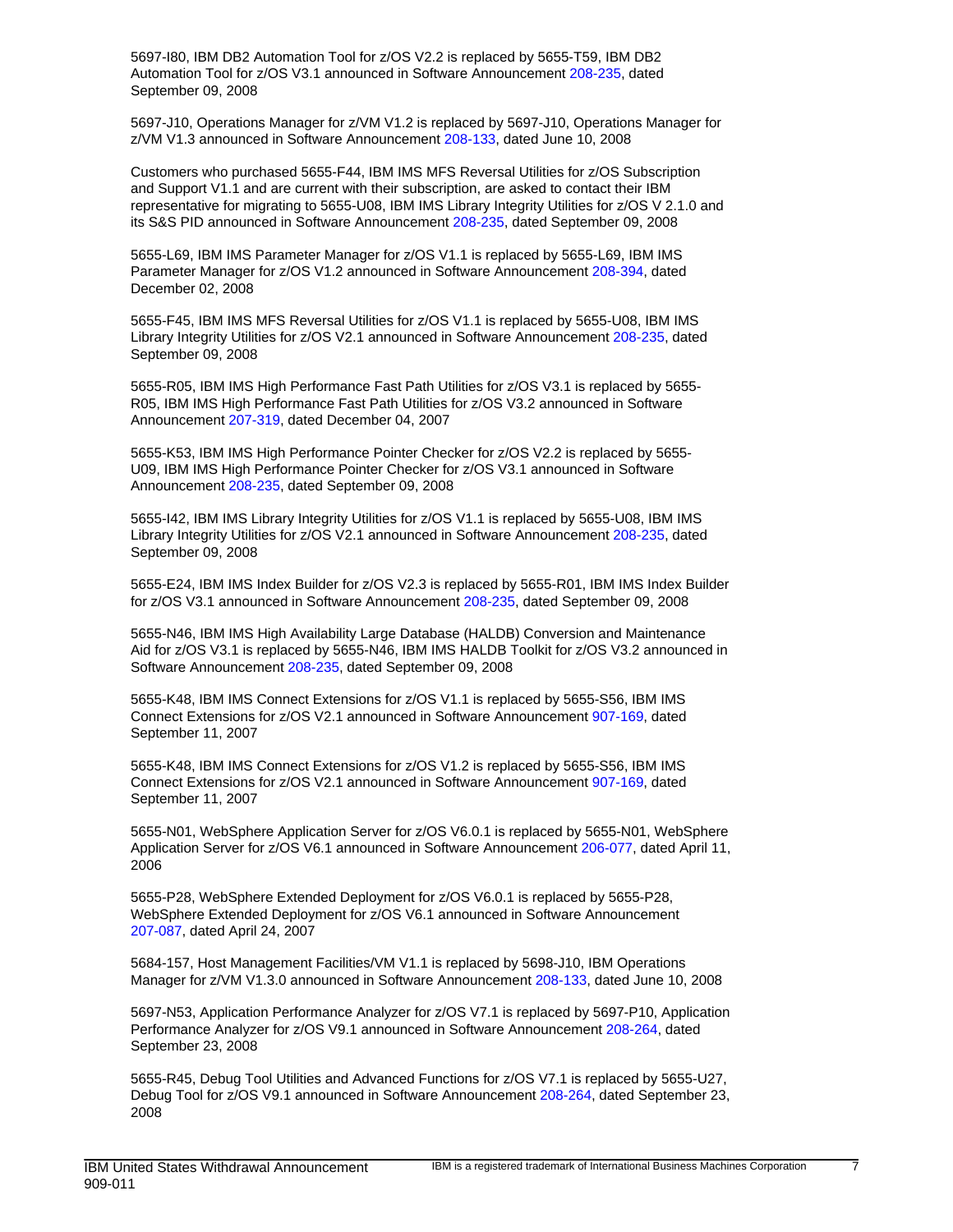5655-R46, Fault Analyzer for z/OS V7.1 is replaced by 5655-U28, Fault Analyzer for z/OS V9.1 announced in Software Announcement [208-264,](http://www.ibm.com/common/ssi/cgi-bin/ssialias?infotype=an&subtype=ca&appname=gpateam&supplier=897&letternum=ENUS208-264) dated September 23, 2008

5655-R47, File Manager for z/OS V7.1 is replaced by 5655-U29, File Manager for z/OS V9.1 announced in Software Announcement [208-264,](http://www.ibm.com/common/ssi/cgi-bin/ssialias?infotype=an&subtype=ca&appname=gpateam&supplier=897&letternum=ENUS208-264) dated September 23, 2008

5655-R44, Debug Tool for z/OS V7.1 is replaced by 5655-U27, Debug Tool for z/OS V9.1 announced in Software Announcement [208-264,](http://www.ibm.com/common/ssi/cgi-bin/ssialias?infotype=an&subtype=ca&appname=gpateam&supplier=897&letternum=ENUS208-264) dated September 23, 2008

5799-GXN, AFP API for z/OS V1.1 is replaced by 5655-A25, AFP Toolbox for MVS V1.1 announced in Software Announcement 296-405 dated October 22, 1996

5655-R68, WebSphere DataStage Changed Data Capture for DB2 z/OS V7.0 has no replacement.

5655-I04, IBM VisualAge Smalltalk Server for OS/390 & z/OS V6.0 has no replacement.

5655-R69, WebSphere DataStage Changed Data Capture for DB2 z/OS S&S has no replacement.

5655-R70, WebSphere DataStage Changed Data Capture for IMS has no replacement.

5655-R71, WebSphere DataStage Changed Data Capture for IMS S&S has no replacement.

5655-J66, XML Extender has no replacement.

5654-A32, WebSphere DataStage Changed Data Capture for DB2 z/OS has no replacement.

5654-A33, WebSphere DataStage Changed Data Capture for DB2 z/OS S&S has no replacement.

5654-A34, WebSphere DataStage Changed Data Capture for IMS has no replacement.

5654-A35, WebSphere DataStage Changed Data Capture for IMS S&S has no replacement.

#### **Direct customer support**

Program Services

Program Services for withdrawn products remain available until date of discontinuance.

Refer to the SLA Web site for information on program services end dates.

<http://www.ibm.com/software/sla>

Refer to the Software Support Web site for product support information

<http://www.ibm.com/software/support/>

#### **Trademarks**

IMS, VSE/ESA, z/VSE and MVS are trademarks of IBM Corporation in the United States, other countries, or both.

IBM, DB2, z/OS, VisualAge, OS/390, WebSphere, z/VM, CICS, Lotus, Domino, MQSeries and Rational are registered trademarks of IBM Corporation in the United States, other countries, or both.

AFP is a trademark of Ricoh Co., Ltd. in the United States, other countries, or both.

Ricoh is a registered trademark of Ricoh Co., Ltd. and its affiliated companies.

Other company, product, and service names may be trademarks or service marks of others.

#### **Terms of use**